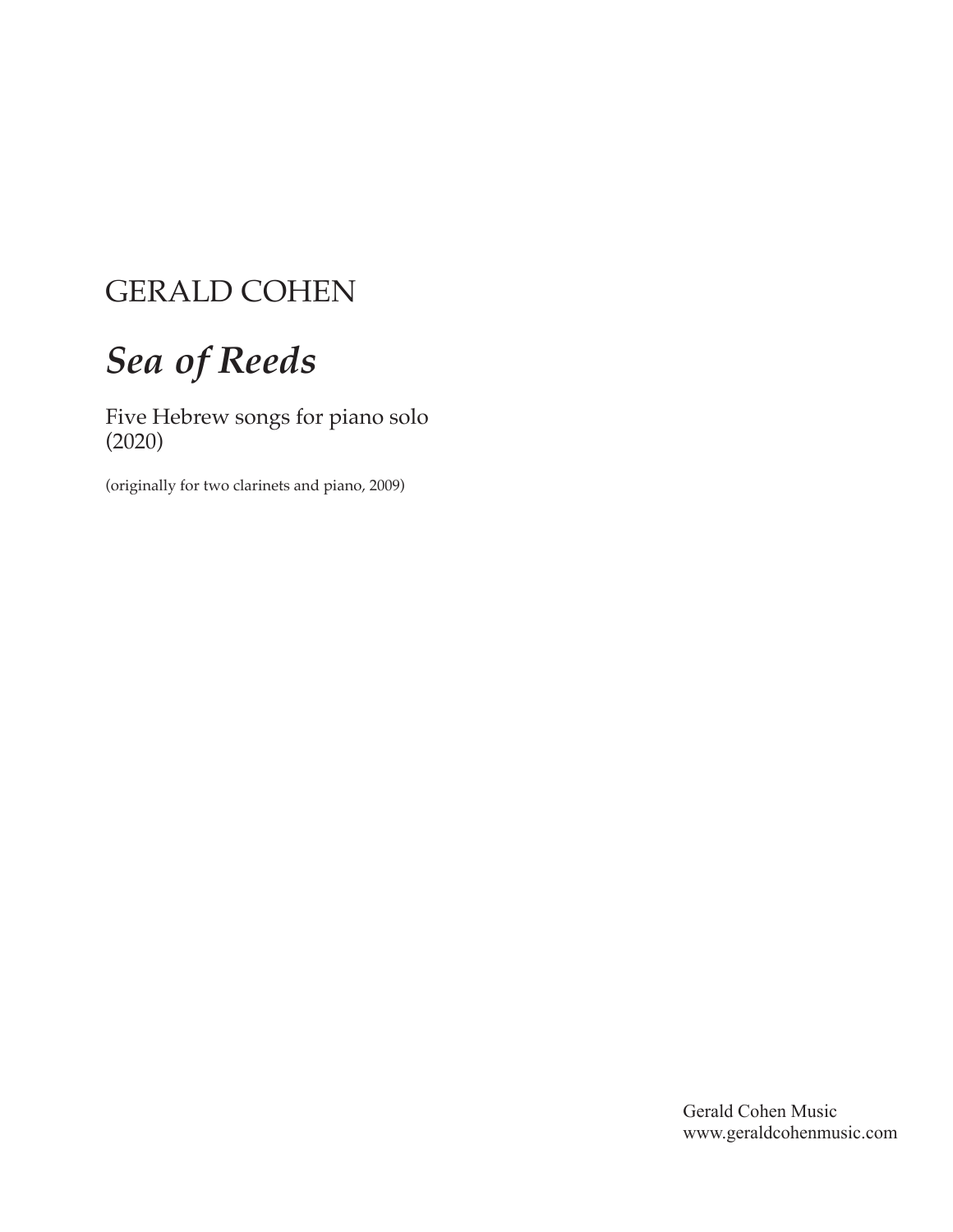The composition *Sea of Reeds* is a set of arrangements of five of my Jewish liturgical songs; the original version of these arrangements were written for the Grneta Ensemble, (Vasko Dukovski, clarinet; Ismail Lumanovski, clarinet; Alexandra Joan, piano) with a premiere by them in New York City in November 2009. I work in two musical words which frequently intersect—those as a composer and cantor. I often write music for Jewish services, or concert music based on Jewish texts. It was a delight to write these arrangements for clarinet duo and piano, and to see these songs transformed into instrumental chamber music that stand on their own, freed from their original vocal and textual aspects. In 2020 I composed this new version for solo piano.

**Hariu Ladonai** is a setting of the joyous Psalm 100, a psalm of thanksgiving which asks all the earth to give a "shout of joy" in praise of God. **Adonai Ro'i Lo Echsar** is based on Psalm 23, one of the most famous of the Psalms—"The Lord is my Shepherd"—which is often used as a consolation for those in mourning. **Dodi Li Vaani Lo**, originally for chorus, is a setting of selections from the Song of Songs, the Biblical poem celebrating romantic and physical love. Y'varech'cha comes from a song—originally written for the birth of our son—using the words said as a blessing from parents to children at the beginning of the Sabbath celebration. **Dayeinu**, also from a choral piece, is based on one of the most famous sections of the Passover Haggadah—a song of thanks to God for deliverance from slavery to freedom.

The piece in its original version has been recorded by the Grneta Ensemble on *SEA OF REEDS* (Navona Records), an album of my chamber music compositions featuring the clarinet. Information on the album can be found on my website, www.geraldcohenmusic.com.

–Gerald Cohen